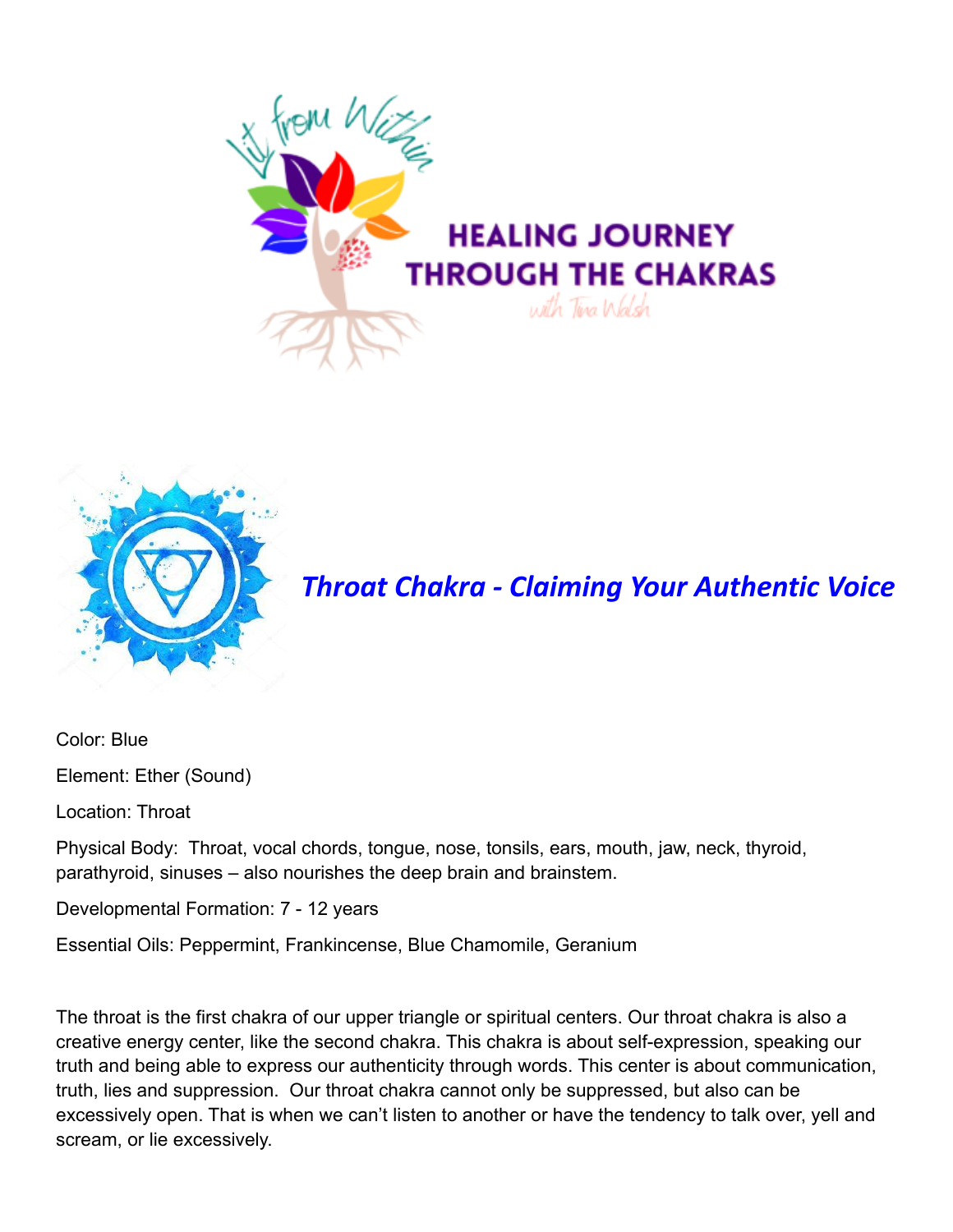If early childhood programming was that we were not allowed to express ourselves verbally, were hushed up all the time, or there was excessive yelling and screaming in our environment, the throat chakra could be shut down. The idea that children should be seen and not heard is a belief that blocks our throat chakra.

Our throat chakra also pertains to willpower, both physical and spiritual. Nearly all addictive habits – smoking, drinking, over-eating, alcohol and drugs all pass through the throat chakra. It can easily become energetically congested with emotional energy. These negative habits not only pollute our and diminish our life force energy, but they also destroy our creativity. Negativity in the form of gossiping, criticism, cursing and boasting, can also impair the healthy function of the throat chakra. The development of will power, when coupled with creative visualization, acts as a mover of our intentional creative activity and serves to enhance the healthy function of this chakra.

Our ability to visualize what we wish to draw to ourselves, a function of the  $6<sup>th</sup>$  chakra, is tempered by our will power!

Our throat governs our self-expression. It is a conduit between the heart and the mind. Our voice holds energy. It can be free flowing or tight. Sometimes someone's words have a bite to them, or are sharp or sting. Or others can express with warmth and compassion. All tell a story of the energetic makeup of the throat chakra. Our personal truths are expressed from this center. If we swallow our feelings, our neck and throat may often show signs of suppressed energy. We may have chronic colds, sore or stiff necks, chords of tension, swollen glands, sore throats or repeated loss of voice. Often stiff necks or tight chords of tension down the side of the throat indicates unexpressed anger. Tears can get held in the front of the throat and are all too easily hidden or swallowed. Often a lump in the throat will be a sign of fear or suppressed hysteria. Inflated or swollen necks tell a story of unexpressed feelings.

Energy follows thought and when we express our aliveness and beauty, this is physically reflected in the quality of our skin tone, muscle, and vocal resonance. When emotional energy turns to physical symptoms in the form of pain, inflammation, discharge or lumps, it is helpful to pay attention to the wisdom of the body. When any of these issues occur, it is the moment to begin connecting to suppressed feelings and emotions. Not to express ourselves is to limit our participation and enjoyment in our life.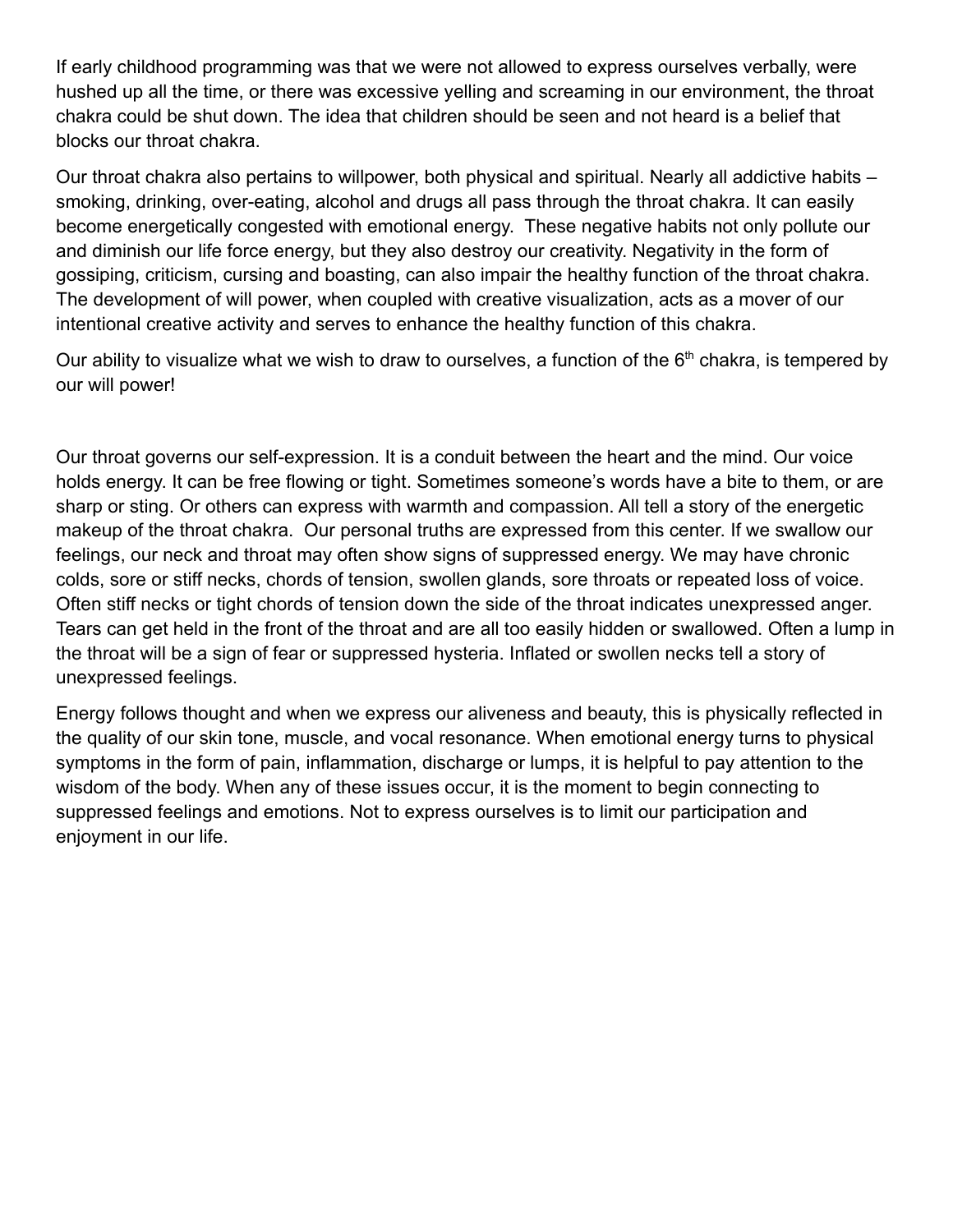



## *THROAT CHAKRA AFFIRMATIONS*

- 1. I am safe to express my truth.
- 2. I communicate clearly and openly.
- 3. I choose to listen to others instead of talking over them.
- 4. I choose to be my authentic self and express accordingly.
- 5. My voice imprints my body and the universe. I will choose my words wisely.
- 6. When my vocal chords are connected to my heart, the resonance is harmony.
- 7. I can speak freely and from a place of love.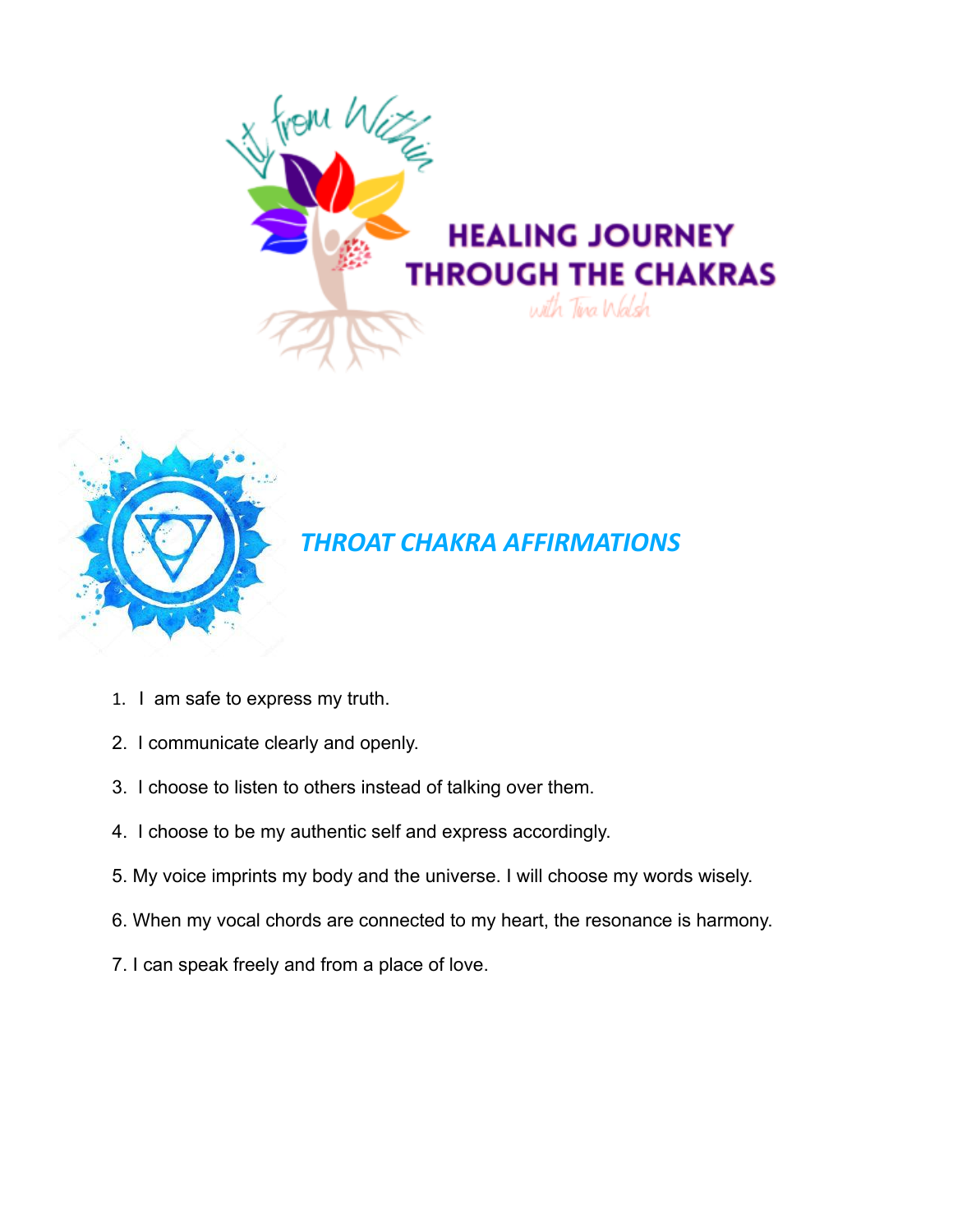



## *Throat Chakra - Journal Questions*

- 1. Do you feel you are able to express yourself honestly? If not, what beliefs or blocks get in your way?
- 2. How would you like to express yourself more creatively?
- 3. Do you allow yourself to express your feelings verbally?
- 4. What feelings or issues are you unable to speak about?
- 5. Do you let yourself sing? Why not? I want to support you in loving your own unique voice!
- 6. What steps do you need to take to support expressing yourself verbally?
- 7. Are you able to listen to another with presence or do you feel the need to talk over them? Ponder this…….what leads you to this behavior.